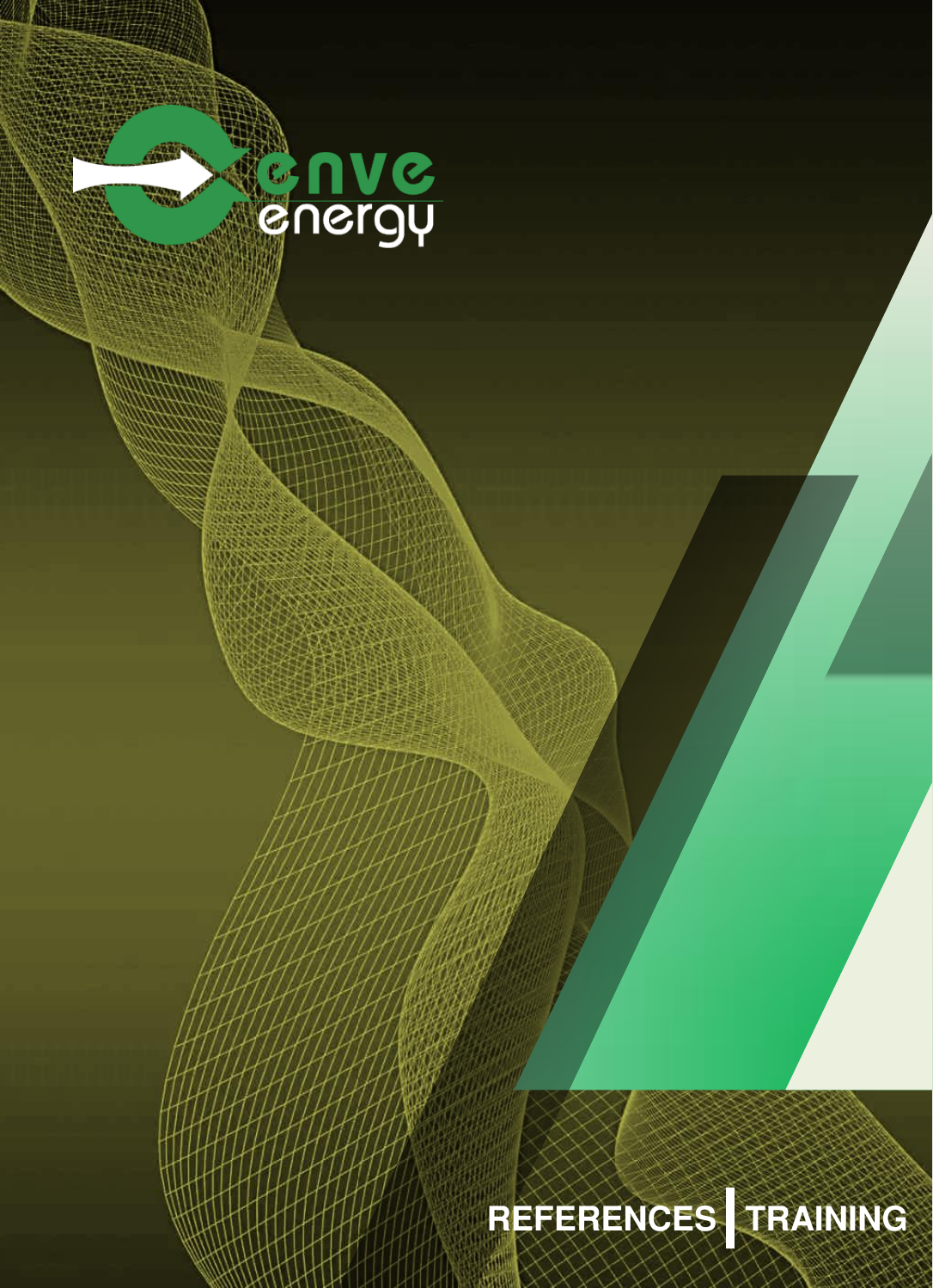ADAPAZARI ŞEKER FABRİKASI A.Ş. AFYON ÇİMENTO SAN.T.A.Ş **AĞAOĞIU** AKASAN AKBAŞ TEKSTİL AKDENİZ ÜNİ AKPLAS PLASTİK KALIP AKSEL MÜHENDİSLİK ALBA MÜHENDİSLİK **ALTENSIS** ALTINMARKA ALTINYILDIZ ANATEKS ANKA SERAMİK ANTALYA B.BELEDİYESİ ARI TEKSTİL ARNAVUTKÖY BELEDİYESİ ASYA JEOTERMAL ATASAN ENDÜSTRİ A.Ş. ATT TEKSTİL AYGÜNSAN A.Ş. AYKA TEKSTİL A.Ş BAĞCILAR BELEDİYESİ BAHÇİVAN GIDA BAYRAMPAŞA BELEDİYESİ BBTGOS LTD STİ **BEKS CORAP** BEMKA EMAYE BOBİN TELİ KABLO BES ENERJİ BETEK BOYA BEYÇELİK GESTOMP BEYLİKDÜZÜ BELEDİYESİ BEYOĞLU BELEDİYESİ BİRİNCİ ORG. BÖL. MÜD. BİS ENERJİ ELEKTRİK ÜRETİM BİYONER KİMYA BOSKAY METAL BOSTAN TEKS

**ENERGY MANAGER TRAININGS**

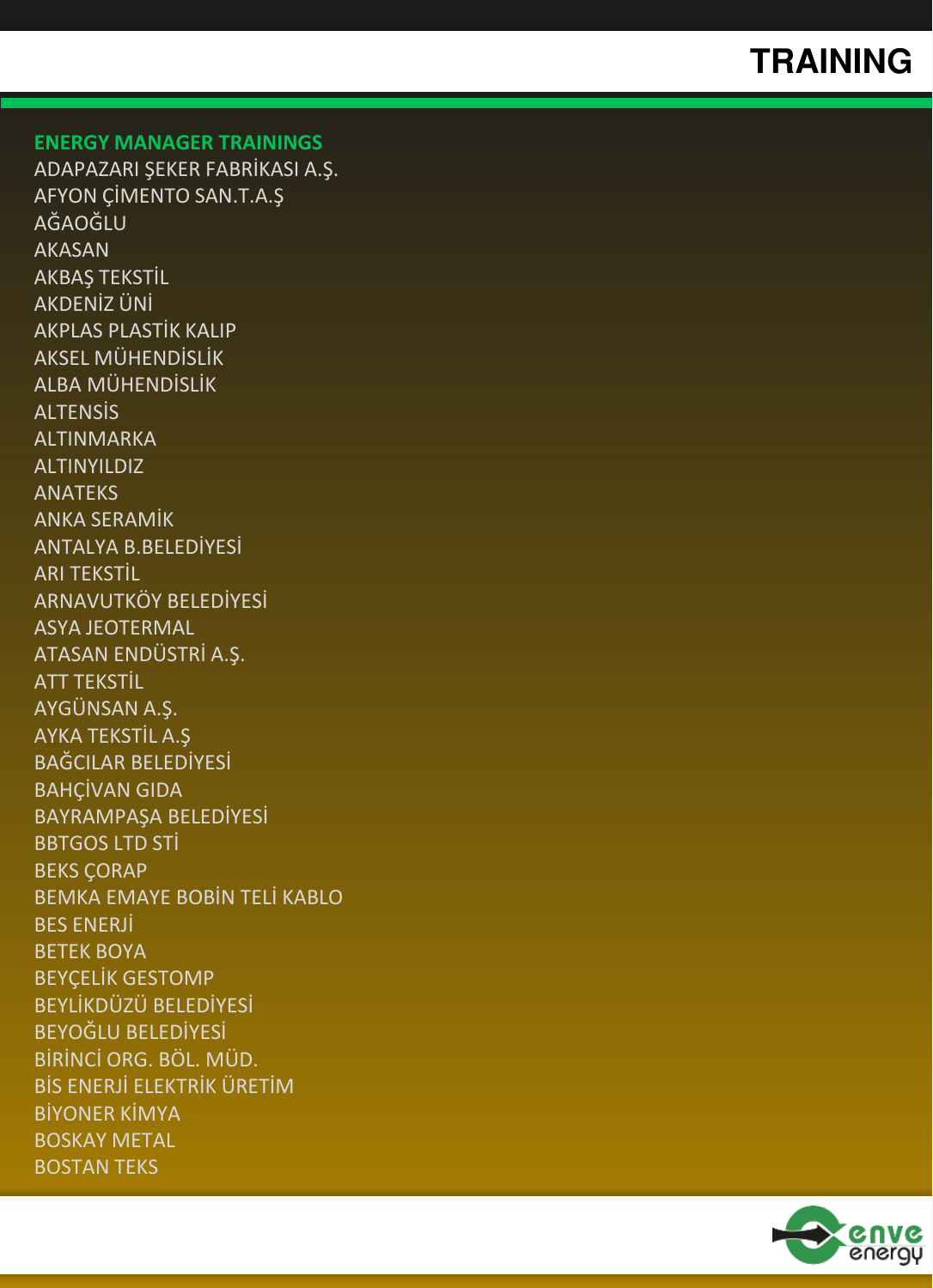#### **ENERGY MANAGER TRAININGS**

BOTAŞ NEHİR TEKSTİL BOTES LTD BUSEB AŞ CAN GROUP CANSAN ALÜMİNYUM CORİO GAYRİMENKUL Ç.O.S.B MÜDÜRLÜĞÜ ÇAĞ ÇELİK A.Ş. ÇAPRAZOĞLU A.Ş. ÇAYELİ BAKIR İŞLETMELERİ **CAYKUR** ÇELEBİ HAVA SERVİSİ ÇEMTAŞ ÇİMENTAŞ ELAZIĞ **CORLUVIZYON** ÇOSB D.T METAL DARÜSSAFAKA CEMİYETİ DENİZLİ ÇİMENTO **DENTAS** DENTAŞ DİNERSU DİZAYN DOĞUŞ ÇAY DURMAZLAR DÜZCE CAM AŞ DYSTAR KİMYA **FGO** ELİF PLASTİK AMBALAJ SAN. ELVAN TEKSTİL EMRE TEKSTİL ENES MÜHENDİSLİK ENVE ENERJİ ERAK GİİYİM ERHALLER D.Ç. A.Ş. ERİŞİM ASANSÖR ERKE TASARIM ERSAN AMBALAJ VE YALITIM

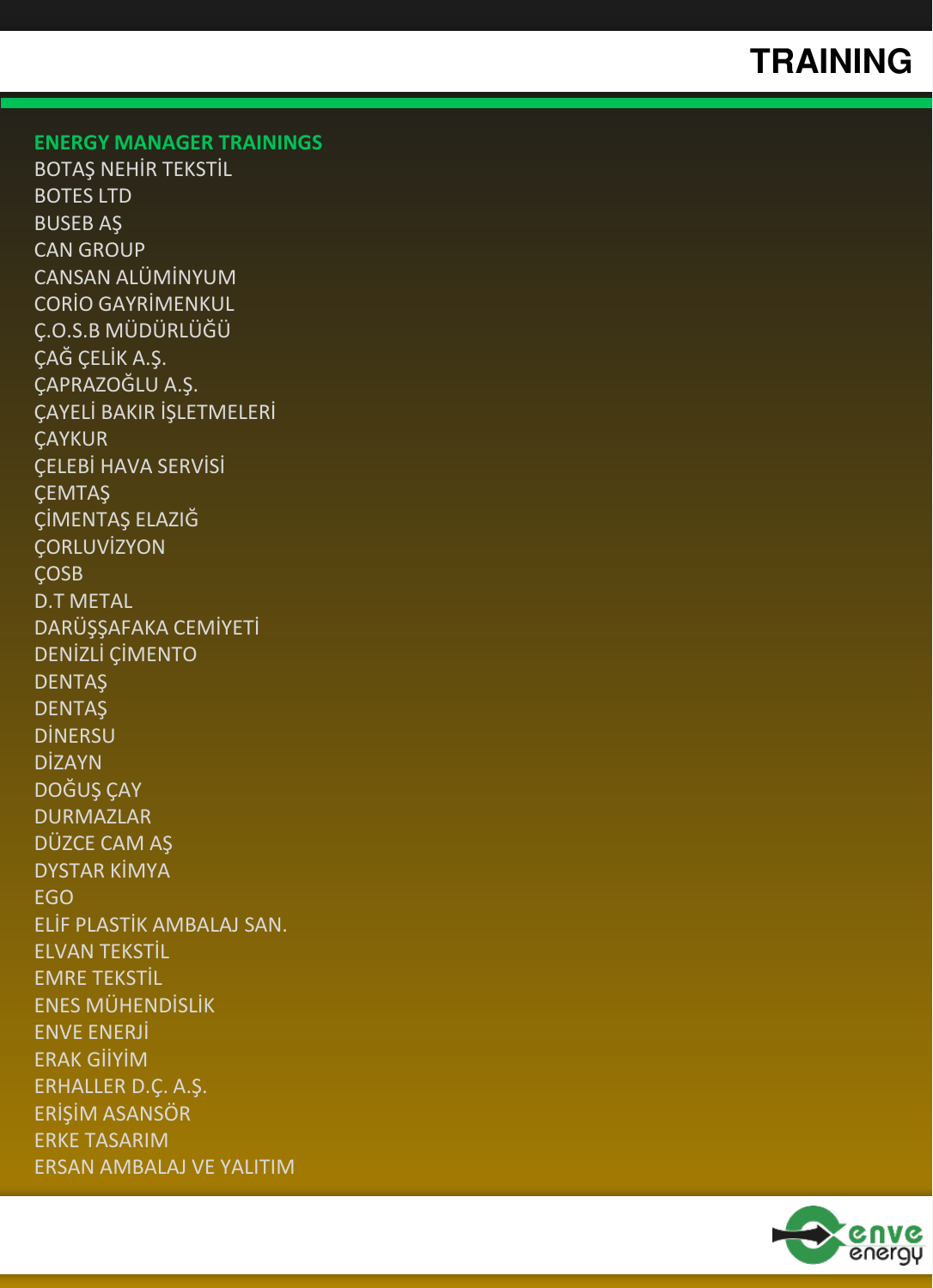ERTAN TEKSTİL ESSELTE ETİ GIDA ETİ KROM A.Ş ETİ MADEN **FTİRAKIR** FALCON MÜHENDİSLİK FARBA AŞ. FAREL ELEKTRİK ELEKTRONİK A.Ş. FATİH BELEDİYESİ FEMAŞ METAL **FISTAS** FLOKSER GALERİ KRİSTAL AŞ GELAL ÇORAP SAN. TİC. GEMAK TERSANESİ GENÇLER MÜHENDİSLİK GEZER AYAKKABI GGOSB GOSB GOTEC METAL KAPLAMA GÖKÇAĞ KUMAŞ A.Ş GÜNEY PLAZA GÜRAL VİTRİFİYE GÜRMEN A.Ş. HALKALI KAĞIT SANAYİ HATTAT TARIM MAK. SAN. VE TİC. **HFMA** HEMA END. A.Ş. HENATEKS A.Ş HYOSUNG İSTANBUL TEKSTİL LTD.ŞTİ. IŞIN MÜHENDİSLİK İBB İBB İBB TARİHİ ÇEVRE KORUMA MD İETT EDİRNEKAPI **IETT GM** İNTEKS TEKSTİL

**ENERGY MANAGER TRAININGS**

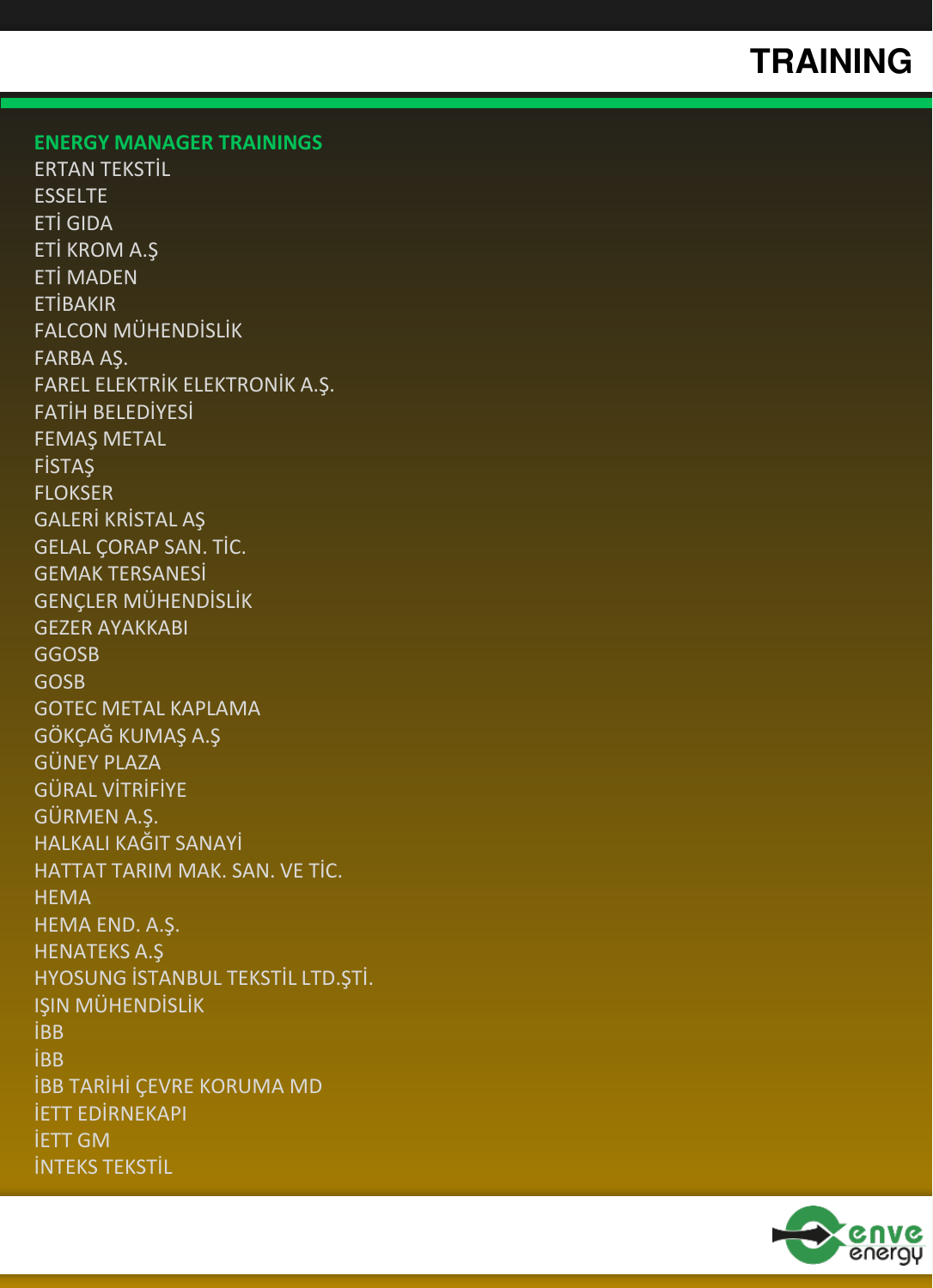**ENERGY MANAGER TRAININGS** İSKİ İSTANBULLU GROUP LTD İTFAİYE DAİRE BŞK İZAYDAŞ **İZAYDAŞ** KA MÜHENDİSLİK KAPTAN DEMİR ÇELİK KARALİÇAY (TAB ÇAY) KARAMAN D.S.B. KARÇİMSA A.Ş. KARDEMİR AŞ KARDÖKMAK A.Ş. KIYI EMNİYET GENEL MÜDÜRLÜĞÜ KİMLİK ENERJİ **KORDSA** KORKMAZ MÜHENDİSLİK KOZA GOLD KÜÇÜKÇEKMECE BELEDİYESİ KÜRÜM DEMİR SANAYİ LAVİOSA SAN.TİC.LTD.STİ. MALKOÇ MÜHENDİSLİK MARMARA ENERJİ MARZİNC MAYA RESİDENCE MERCAN İNŞAAT MERTÜL TEKSTİL MESCİER D.Ç. LTD.ŞTİ. MUSTAFA KEMAL PAŞA OSB MD. NİL ÖRME NOBEL MÜHENDİSLİK NURPAK NÜKLEER ARŞ.MERKZ. ODE YALITIM **OFCAY** OKUMUŞ ÇAY **OPET ORCAY** ORDU TEKSTİL

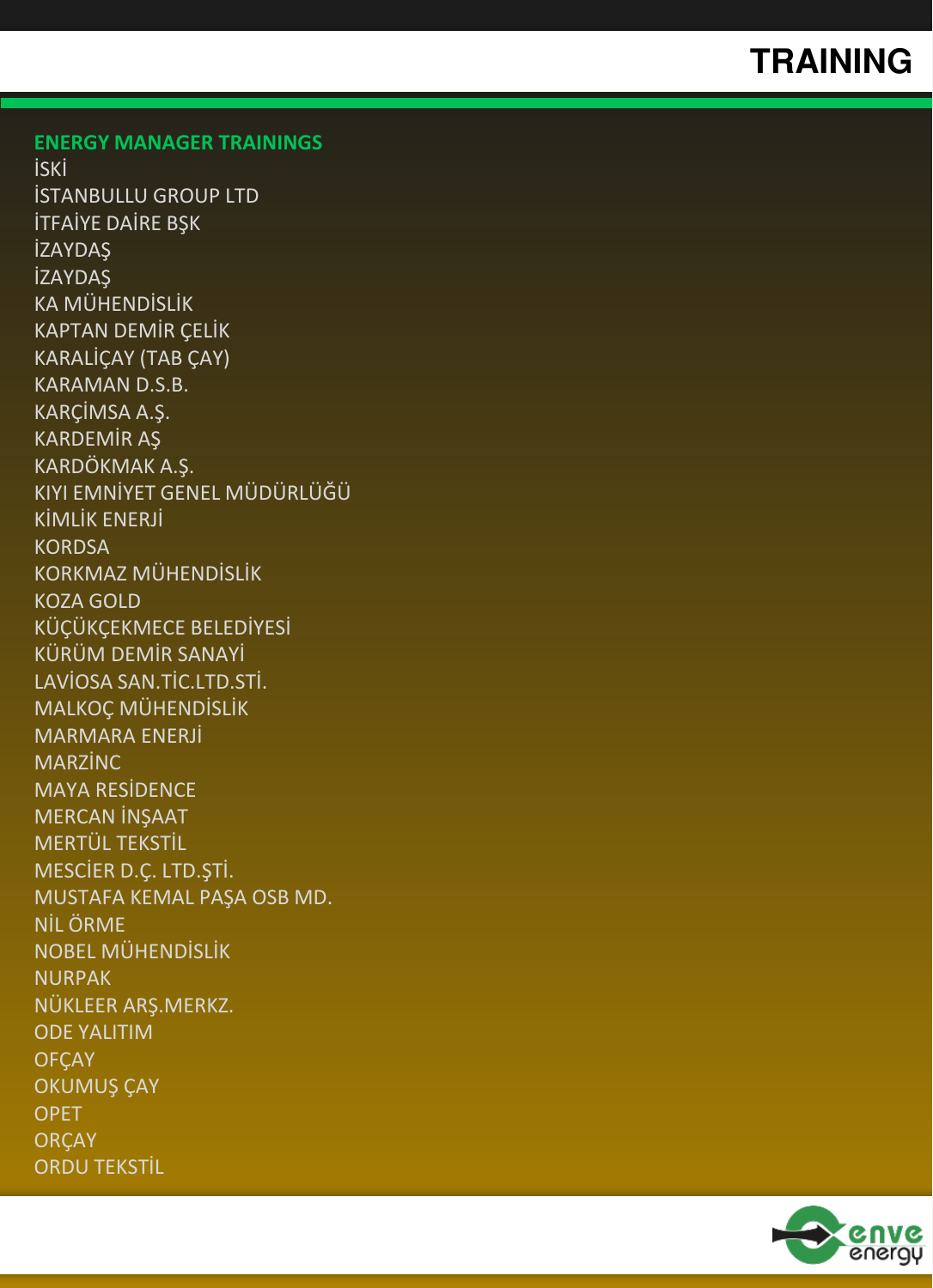**ENERGY MANAGER TRAININGS** ÖZCANLAR TEKSTİL SAN.VE TİC. ÖZER METAL ÖZGÜR CAY P&G PALBEN TEKSTİL PEYMAN PİRAMİT İPLİK POLİYA POLİESTER POLSA POLİELEKTROLİT KİMYA PRYSMİAN KABLO PULVER KİMYA **PUTZMEİSTEN** REKA BİTKİSEL YAĞLAR RENOVA MÜHENDİSLİK ROMET MUH.SAN.VE TİC.LTD.STI RÖZMAŞ ÇELİK **SANKO** SARBAK METAL SDÜ.TEKNOLOJİ FAKÜLTESİ SENTEZ MÜHENDİSLİK SERHAT HADDECİLİK SHERETON MASLAK İSTANBUL SLİNGSAN END. TORBA SAN SUNAR GRUP SÜLEYMAN DEMİREL ÜNİV. MİM FAKÜLTESİ SÜLEYMAN DEMİREL ÜNİV.KEÇİBORLU M.Y.O. SÜLEYMAN DEMİREL ÜNİV.TEKNÜLÜJİ FAK. SÜLEYMAN DEMİREL ÜNİVERSİTESİ T.P.A.O. TAMEK GIDA TASARIM MÜHENDİSLİK **TAT KONSERVE** TAYPA TEKSTİL TE ENERJİ TECHNOCAST TEK TEKNO KAUÇUK TERASPARK AVM

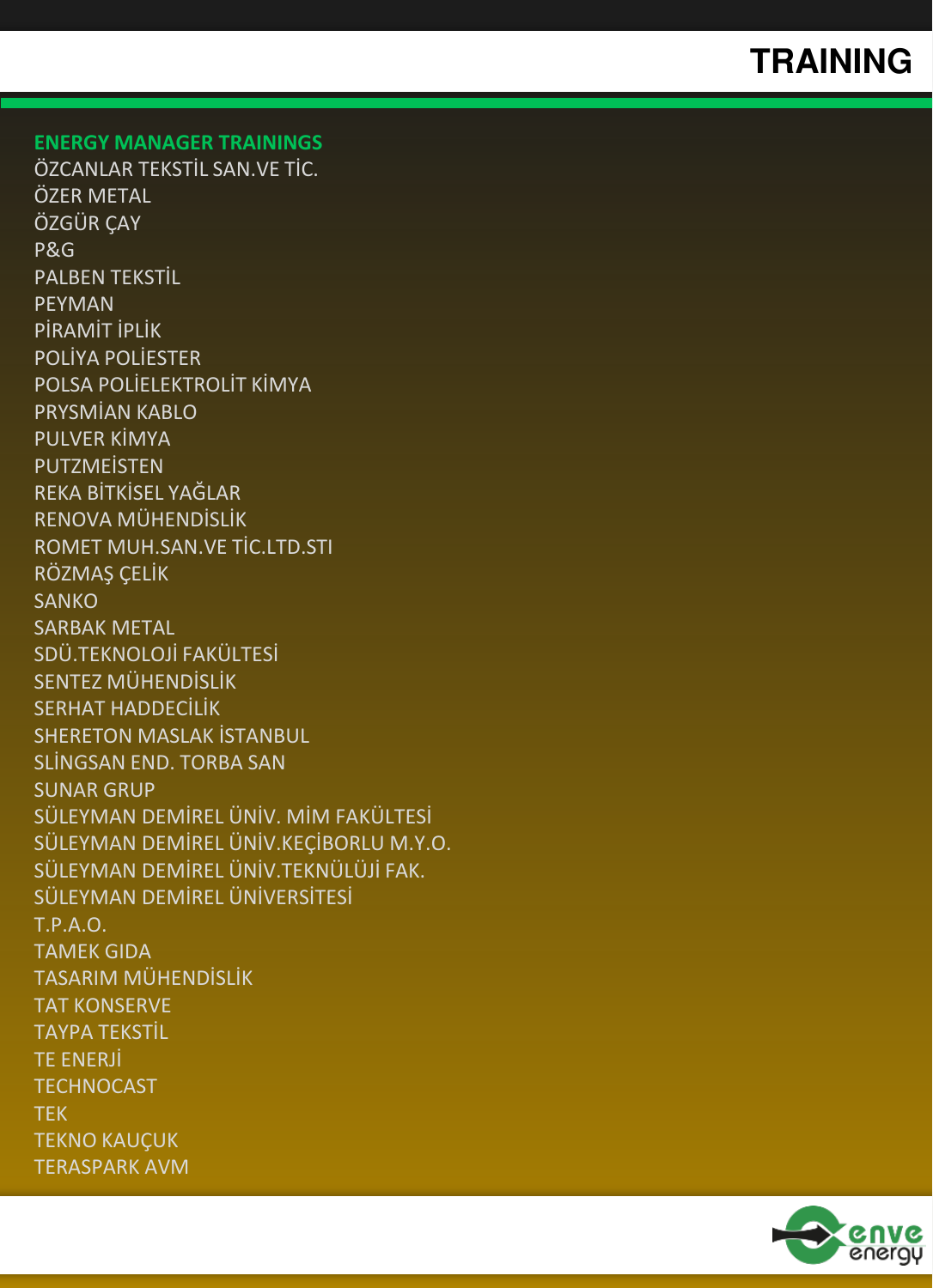#### **ENERGY MANAGER TRAININGS**

TEVERPAN THY TEKNİK THYSSEN KRUPP TOPHANE EML BURSA TRAKYA DÖKÜM TRAKYA ELEKTRİK TURAN TEKS TURBO TEKSTİL TURİL GIDA MÜH LTD TURKUAZ İPLİK TUZLA GEMİ END.A.Ş. TÜBAŞ A.Ş. TÜBAŞ TEKSTİL UĞUR ENERJİ ULKAR KİMYA UMPAŞ SERAMİK UNİLEVER UNİGRO UNTEKS BOYA **USAK** ÜLKER CCC VİESSMANN YALCIN TEKSTİL YALOVA BELEDİYESİ YAN İNSAAT YANKI ELEKTRİK YENİKENT DEVLET HASTANESİ YEŞİLYAYLA EML BURSA YILDIRIM İLÇE MEB YKK ZERBOY TEKSTİL ZEYTİNBURNU BELEDİYESİ